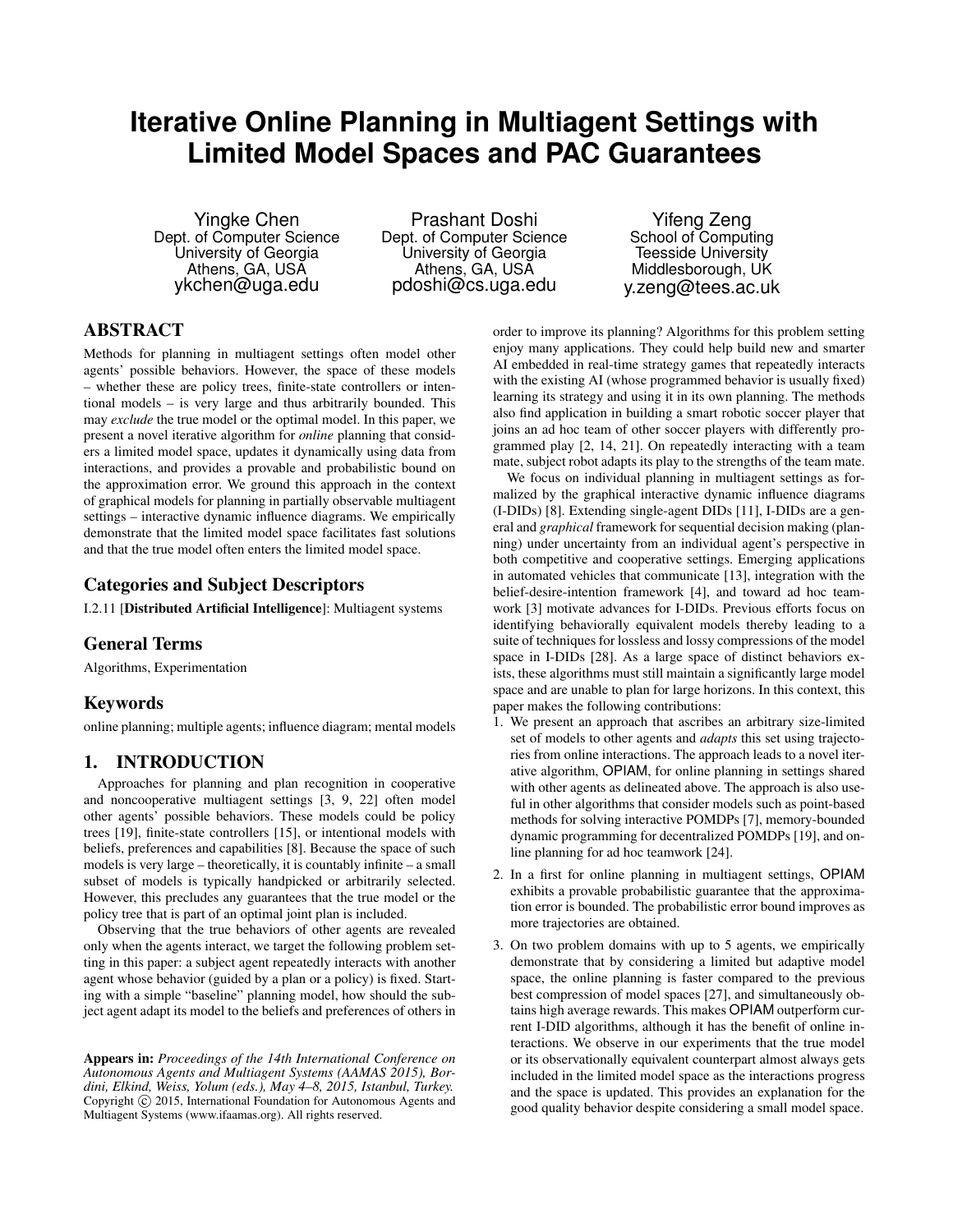### 2. BACKGROUND: INTERACTIVE DID

When there are multiple agents operating in a stochastic and partially observable environment, the corresponding decision making processes could be formalized as decentralized partially observable Markov decision processes (Dec-POMDPs), interactive POMDPs (I-POMDPs) or others [5]. Dec-POMDPs model cooperative agents as a team who share joint beliefs over states and a local policy is provided to each agent. I-POMDPs take the perspective of an individual agent operating in presence of other self-interested agents. They are suitable for both cooperative and competitive settings. As a graphical counterpart of I-POMDPs, I-DIDs explicitly model the problem structure and show computational advantages in complex problem domains [8]. We briefly review I-DIDs below.

#### 2.1 Representation

I-DIDs formalize how a subject agent  $i$  optimizes its decisions while interacting with another agent  $j$  whose actions impact their common states  $S$  and rewards  $R$ . In addition to regular chance, decision and utility nodes in DID [23], a new type of node called the *model node*,  $M_{j,l-1}$ , models how other agent j makes its decisions simultaneously at level l−1. More explicitly, it contains all possible j's models whose solutions give the predicted behavior  $A_j$ , which is represented by a *policy link* (the dashed line) connecting  $M_{j,l-1}$ and  $A_j$ . Each model,  $m_{j,l-1}$ , could be either a level  $l-1$  I-DID or a DID at level 0 where the other agent is not further modeled. Here, level pertains to the recursive reasoning between agents and agents at a low level do not model agents at a higher level. For example, a level 1 agent considers agents at level 0 while level 0 agents only model the environment.



Figure 1: A generic two time-slice level  $l$  I-DID for agent  $i$ . Policy links are marked as dash lines, while the model update link is marked as a dotted lines.

Besides the physical state, agent  $i$ 's belief is over possible models of agent  $j$ . Moreover, as  $j$  acts and receives observations over time, its models are updated to reflect its changed beliefs. The *model update link*, a dotted arrow from  $M_{j,l-1}^t$  to  $M_{j,l-1}^{t+1}$  in Fig. 1, represents the update of  $j$ 's models over time. The updated models differ in the beliefs that obtain for a pair of  $j$ 's actions and observations. Consequently, the set of updated models at time  $t + 1$  will have up to  $|\mathcal{M}_{j,l-1}^{t}||A_j||\Omega_j|$  models. Here,  $|\mathcal{M}_{j,l-1}^{t}|$  is the number of models at time step t, and  $|A_j|$  and  $|\Omega_j|$  are the largest spaces of actions and observations respectively. I-DID becomes a regular DID when the model update link is replaced with regular dependency links and chance nodes. We may employ any DID solution technique to solve an I-DID. For clarity, we elaborate an example I-DID for the well-studied multiagent tiger problem [9].

EXAMPLE 1 (LEVEL 1 I-DID). *Figure 2 shows the I-DID for a level 1 agent* i *who considers two models of* j *at level 0 in* the two-agent tiger problem. The two models,  $m_{j,0}^{t,1}$  and  $m_{j,0}^{t,2}$ , differ

*in* j*'s belief about the tiger's location and are included in the model* node  $M^t_{j,0}$ . As indicated by the conditional probability table (CPT) *in Fig. 4, solving the models results in* j*'s optimal decisions,* OL *and* L*, respectively.*



Figure 2: A two time-slice level 1 I-DID for agent  $i$  in the tiger problem. The model update link has been replaced by regular arcs in DIDs.

We show the update of  $m_{j,0}^{t,1}$  and  $m_{j,0}^{t,2}$  in Fig. 3. As agent j may *receive one of two observations (either* GL *or* GR*), four new mod*els are generated in the model node  $M_{j,0}^{t+1}$ *.*



Figure 3: Details of the model update link where two models are expanded into four models in the new time step.

*The CPT of*  $Mod[M_{j,0}^{t+1}]$  *is shown in Fig. 4. For example, the* first row of the CPT shows that  $m_{j,0}^{t,1}$  is updated into the model m t+1,1 j,<sup>0</sup> *when agent* j *takes the action* OL *and observes* GL *in the next time step. As neither* OR *nor* L *is the optimal decision for*  $m_{j,0}^{t,1}$ , we assign a uniform distribution to indicate that  $m_{j,0}^{t,1}$  does *not transform into any of the new models for these actions.*

|                                                                                 |                                        |                |                                          |                        | Decisions(A <sub>i</sub> )           |                        |  |  |  |  |
|---------------------------------------------------------------------------------|----------------------------------------|----------------|------------------------------------------|------------------------|--------------------------------------|------------------------|--|--|--|--|
| $Mod[M_{i.0}^{\dagger}]$                                                        | OL                                     | 0 <sub>R</sub> | L                                        |                        | OL: Open the left door               |                        |  |  |  |  |
| $m_{j,0}^{t,1}$                                                                 | 1                                      | 0              | 0                                        |                        | OR: Open the right door<br>L: Listen |                        |  |  |  |  |
| $m_{j,0}^{\overline{t,2}}$                                                      | 0                                      | 0              |                                          |                        | Observations(Growli)                 |                        |  |  |  |  |
| GL: Growl from the left door<br>CPT of $A_i^t$<br>GR: Growl from the right door |                                        |                |                                          |                        |                                      |                        |  |  |  |  |
| $\leq A_i^t$ , Growl $i^{t+1}$                                                  | $Mod[M_{i.0}]$                         |                | $\underline{m_{j,0}}^{\overline{t+1,1}}$ | $t + 1,2$<br>$m_{j,0}$ | $t + 1,3$<br>$m_{i,0}$               | $t + 1,4$<br>$m_{j,0}$ |  |  |  |  |
| <ol, gl=""></ol,>                                                               | $m_{j,0}$ <sup>t<sub>1</sub></sup>     |                |                                          | O                      | 0                                    | 0                      |  |  |  |  |
| <ol, gr=""></ol,>                                                               | $m_{j,0}$ <sup>t,1</sup>               |                | 0                                        |                        | 0                                    | 0                      |  |  |  |  |
| <l, gl=""></l,>                                                                 | $\underline{m_{j,0}}^{\overline{t,2}}$ |                | 0                                        | 0                      | 1                                    | 0                      |  |  |  |  |
| <l. gr=""></l.>                                                                 | $m_{i,0}^{t,2}$                        |                | 0                                        | 0                      | 0                                    | 1                      |  |  |  |  |
| $<$ OR, $*$ >                                                                   | $\star$                                |                | 1/4                                      | 1/4                    | 1/4                                  | 1/4                    |  |  |  |  |
| $< L, * >$                                                                      | $\underline{m_{j,0}}^{\overline{t,1}}$ |                | 1/4                                      | 1/4                    | 1/4                                  | 1/4                    |  |  |  |  |
| $<$ OL. $*$ >                                                                   | $\underline{m_{j,0}}^{\overline{t,2}}$ |                | 1/4                                      | 1/4                    | 1/4                                  | 1/4                    |  |  |  |  |
| CPT of $Mod[M_{i,0}^{t+1}]$                                                     |                                        |                |                                          |                        |                                      |                        |  |  |  |  |

Figure 4: The CPTs of the chance nodes  $A_j^t$  and  $Mod[M_{j,0}^{t+1}].$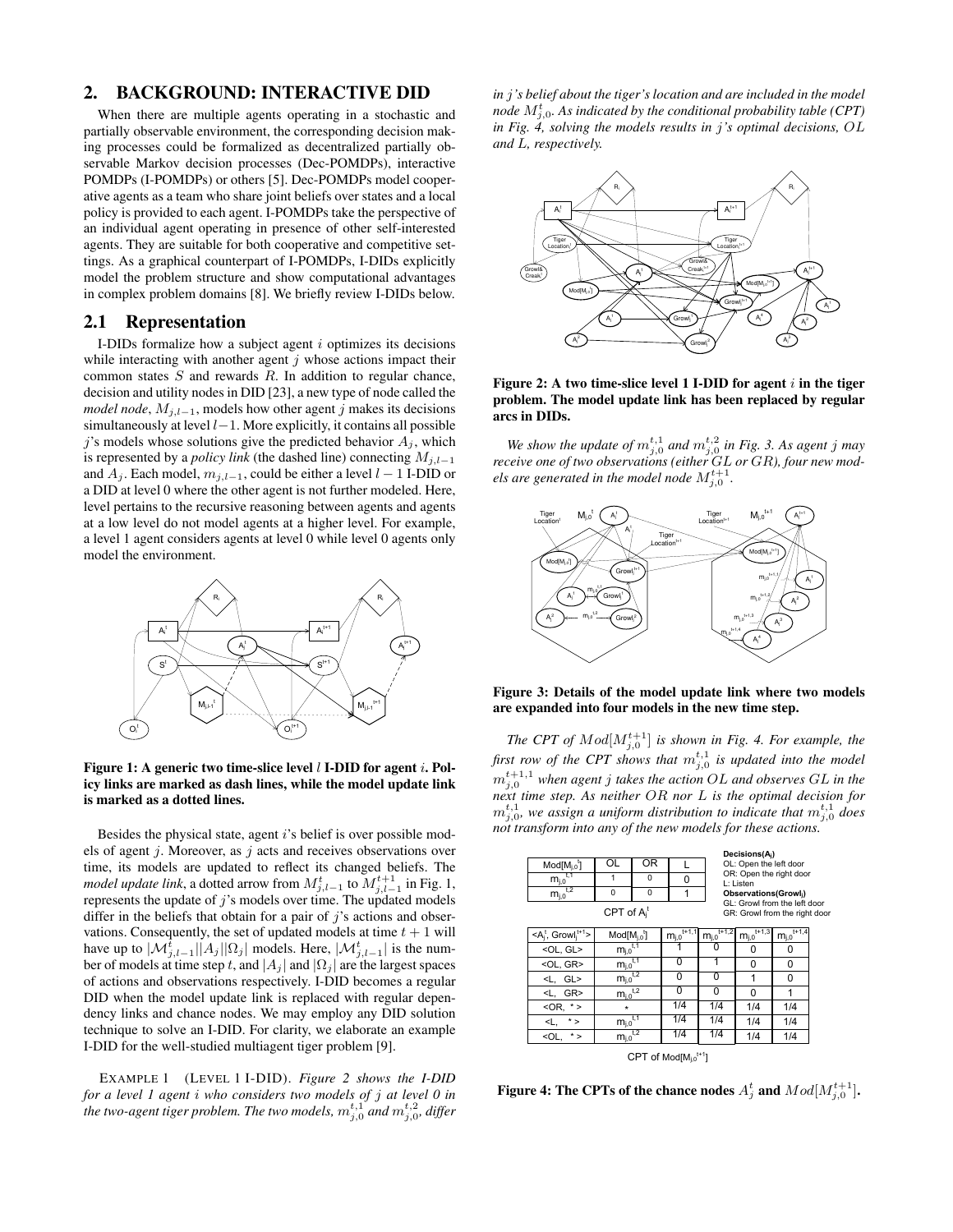## 2.2 Solutions

Solving a level  $l$  I-DID requires the expansion and solution of  $j$ 's models at level l−1. We outline the exact I-DID algorithm in Fig. 5. Lines 4-5 solve j's models to obtain the policy link. Line 6 invokes techniques for compression of the model space based on *behavioral equivalence* [17], **PruneBehavioralEq** ( $\mathcal{M}_{j,l-1}$ ), and returns representative models of  $j$ . Lines 7-15 implement the model update link in an I-DID. Finally, lines 17-18 solve the transformed I-DID using standard DID algorithms. Previous offline techniques such as DMU [26] and  $\epsilon$ -BE [28] solve I-DIDs by exploiting equivalences between models. In particular, DMU exactly solves I-DIDs while  $\epsilon$ -BE compromises the solution quality to achieve greater efficiency.

| <b>I-DID EXACT</b> (level $l \geq 1$ I-DID or level 0 DID, horizon T)                      |  |  |  |  |  |  |
|--------------------------------------------------------------------------------------------|--|--|--|--|--|--|
| <b>Expansion Phase</b>                                                                     |  |  |  |  |  |  |
| 1. For t from 0 to $T-1$ do                                                                |  |  |  |  |  |  |
| If $l > 1$ then<br>2.                                                                      |  |  |  |  |  |  |
| Populate $M^{t+1}_{j,l-1}$<br>For each $m^t_j$ in $\mathcal{M}^t_{j,l-1}$ do               |  |  |  |  |  |  |
| 3.                                                                                         |  |  |  |  |  |  |
| 4.<br>Recursively call algorithm with the $l - 1$ I-DID                                    |  |  |  |  |  |  |
| (or DID) that represents $m_i^t$ and horizon, $T - t$                                      |  |  |  |  |  |  |
| Map the decision node of the solved I-DID (or DID),<br>5.                                  |  |  |  |  |  |  |
| $OPT(m_j^t)$ , to the corresponding chance node $A_j$                                      |  |  |  |  |  |  |
| $\mathcal{M}^t_{j,l-1} \leftarrow \textbf{PruneBehavioralEq}(\mathcal{M}^t_{j,l-1})$<br>6. |  |  |  |  |  |  |
| For each $m_j^t$ in $\mathcal{M}_{j,l-1}^t$ do<br>7.                                       |  |  |  |  |  |  |
| For each $a_j$ in $OPT(m_j^t)$ do<br>8.                                                    |  |  |  |  |  |  |
| For each $o_j$ in $O_j$ (part of $m_j^t$ ) do<br>9.                                        |  |  |  |  |  |  |
| Update j's belief, $b_j^{t+1} \leftarrow SE(b_j^t, a_j, o_j)$<br>10.                       |  |  |  |  |  |  |
| $m_j^{t+1} \leftarrow$ New I-DID (or DID) with $b_j^{t+1}$<br>11.                          |  |  |  |  |  |  |
| $\mathcal{M}_{i,l-1}^{t+1} \overset{\cup}{\leftarrow} \{m_i^{t+1}\}$<br>12.                |  |  |  |  |  |  |
| Add the model node, $M_{j,l-1}^{t+1}$ , and the model update link<br>13.                   |  |  |  |  |  |  |
| Add the chance, decision, and utility nodes for $t + 1$ time<br>14.                        |  |  |  |  |  |  |
| slice and the dependency links between them                                                |  |  |  |  |  |  |
| 15.<br>Establish the conditional probability tables (CPTs) for each                        |  |  |  |  |  |  |
| chance and utility node                                                                    |  |  |  |  |  |  |
| <b>Solution Phase</b>                                                                      |  |  |  |  |  |  |
| 16. If $l \geq 1$ then                                                                     |  |  |  |  |  |  |
| Represent the model nodes, policy links and the model<br>17.                               |  |  |  |  |  |  |
| update links to obtain the DID                                                             |  |  |  |  |  |  |
| 18. Apply the standard look-ahead and backup method to solve                               |  |  |  |  |  |  |
| the expanded DID                                                                           |  |  |  |  |  |  |
|                                                                                            |  |  |  |  |  |  |

Figure 5: Algorithm for exactly solving a level  $l > 1$  I-DID or level 0 DID expanded over  $T$  time steps.

# 3. ONLINE PLANNING WITH LIMITED MODEL SPACE

I-DIDs generally maintain a sufficiently large set of candidate models to capture possible behavior of other agents. Previous research focuses on reducing the expanding space of models at every time step [26]. Nevertheless, the methods are challenged by the *exponential growth* in the number of models over time. Moreover, the existing *de-facto* method for updating distributions over the models is to use a Bayesian update that does not adapt the model space – prune or replace candidate models.

*Using the insight that observations received by agent* i *can reveal the actions performed by agent* j *which depend on its model, we propose a new algorithm that exploits agents' interactions to improve I-DID solutions by focusing on identifying agent* j*'s true behavioral model.* We outline the algorithm and discuss the steps.

#### 3.1 Algorithm Outline

Methods that model others operate in the context of *two* sets of

models: a large universal set of models and the model set considered by the method. Given agent i's belief distribution over a set of j's models,  $b_{i,l}(\mathcal{M}_{j,l-1})$ , previous algorithms [26] solve i's I-DID with the *complete* set of j's models. Let  $\mathcal{M}_{j,l-1}^0$  denote the set of j's models included in the model node of the I-DID initially. Then, in these approaches  $\mathcal{M}_{j,l-1}^0 = \mathcal{M}_{j,l-1}$ . Subsequently, agent  $i$  interacts with  $j$  using the policy obtained by solving the I-DID and empirically updates  $b_{i,l}(\mathcal{M}_{i,l-1})$  accordingly. Doshi and Gmytrasiewicz show that  $b_{i,l}(\mathcal{M}_{j,l-1})$  converges to a probability distribution, denoted by  $b_{i,l}^*(\mathcal{M}_{j,l-1})$ , after a sufficiently large number of interactions if the initial belief satisfies the absolute continuity condition [6].

In contrast, our new algorithm, OPIAM (Online plan, interact and adapt models), solves an initial "baseline" I-DID using a *partial* set of j's models:  $\mathcal{M}_{j,l-1}^0 \subset \mathcal{M}_{j,l-1}$ . Agent *i* then uses the solved policy to interact with  $j$  for some time and updates  $b_{i,l}(\mathcal{M}_{j,l-1}^0)$  using the trajectories of its actions and observations obtained from the interactions. Subsequently, OPIAM modifies the I-DID by partially replacing  $\mathcal{M}_{j,l-1}^0$  with models from the unexplored set ( $\mathcal{M}_{j,l-1}/\mathcal{M}_{j,l-1}^0$ ).

We present OPIAM in Fig. 6. Given a large set of models of agent j, Mj,l−1, we randomly select a *small* set of candidate models,  $\mathcal{M}_{j,l-1}^0$ , and initialize the I-DID,  $m_{i,l}$ , with a uniform distribution over the models (lines 1-2). Solving  $m_{i,l}$  provides an initial policy that agent  $i$  executes to play with agent  $j$  online (line 6). Formally, we denote a T-horizon policy as  $\pi_{m_{i,l}}^T$  that is represented using a tree and contains a set of policy paths from the root node to the leaf.

DEFINITION 1 (POLICY PATH). A policy path,  $h_i^{T,(k)}$ , is an *action-observation sequence of*  $T$  *steps:*  $h_i^{T,(k)} = \{a_i^t, o_i^{t+1}\}_{t=0}^{T-1}$ , where  $o_i^T$  is null.

After an interaction, agent  $i$  weights each of  $j$ 's candidate model,  $Pr(m_{j,l-1} | h_i^{T,(k)})$ , given i's observations and executed actions up to  $T$  steps (line 7). This computation uses Bayes rule in a straightforward way:

$$
Pr(m_{j,l-1}|h_i^{T,(k)}) \propto \sum\nolimits_{s^0} Pr(m_{j,l-1}|s^0) Pr(h_i^{T,(k)}|m_{j,l-1},s^0)
$$

where  $Pr(m_{j,l-1}|s^0)$  is the prior weight of j's model given the state and  $Pr(h_i^{T,(k)} | m_{j,l-1}, s^0)$  the likelihood of *i*'s policy path. We compute this by inserting  $h_i^{T,(k)}$  as evidence into the corresponding decision and chance nodes, and  $m_{j,l-1}$  in the model node of the level  $l$  I-DID,  $m_{i,l}$ .

After  $N$  interactions, the average weight of each model is obtained,  $\sum_{k=1}^{N} Pr(m_{j,l-1} | h_i^{T,(k)})/N$  (line 10). As not all of j's models are included in the current I-DID, OPIAM next updates the belief over the partial set of models in the larger model space  $\mathcal{M}_{j,l-1}$ , denoted by  $b_{i,l}^{\tau}(\mathcal{M}_{j,l-1}^0)$ . This is done by redistributing the probability mass in  $i$ 's belief for the selected models in  $\mathcal{M}_{j,l-1}^0$  over all j's models in  $\mathcal{M}_{j,l-1}^0$  proportionally to their average weights obtained in the previous step. This is shown in Eq. 1:

$$
b_{i,l}^{\tau}(m_{j,l-1}) = \frac{1}{N} \sum_{k=1}^{N} Pr(m_{j,l-1} | h_i^{T,(k)})
$$
  
 
$$
\times \sum_{m_{j,l-1} \in \mathcal{M}_{j,l-1}^0} b_{i,l}^{\tau-1}(m_{j,l-1})
$$
 (1)

where the second factor that sums  $b_{i,l}^{\tau-1}(m_{j,l-1})$  over all models in  $\mathcal{M}_{j,l-1}^0$  is the total probability mass over models included in the I-DID, and  $Pr(m_{j,l-1} | h_i^{T,(k)})$  is the updated weight of model  $m_{j,l-1}$  given *i*'s policy path,  $h_i^{T,(k)}$ .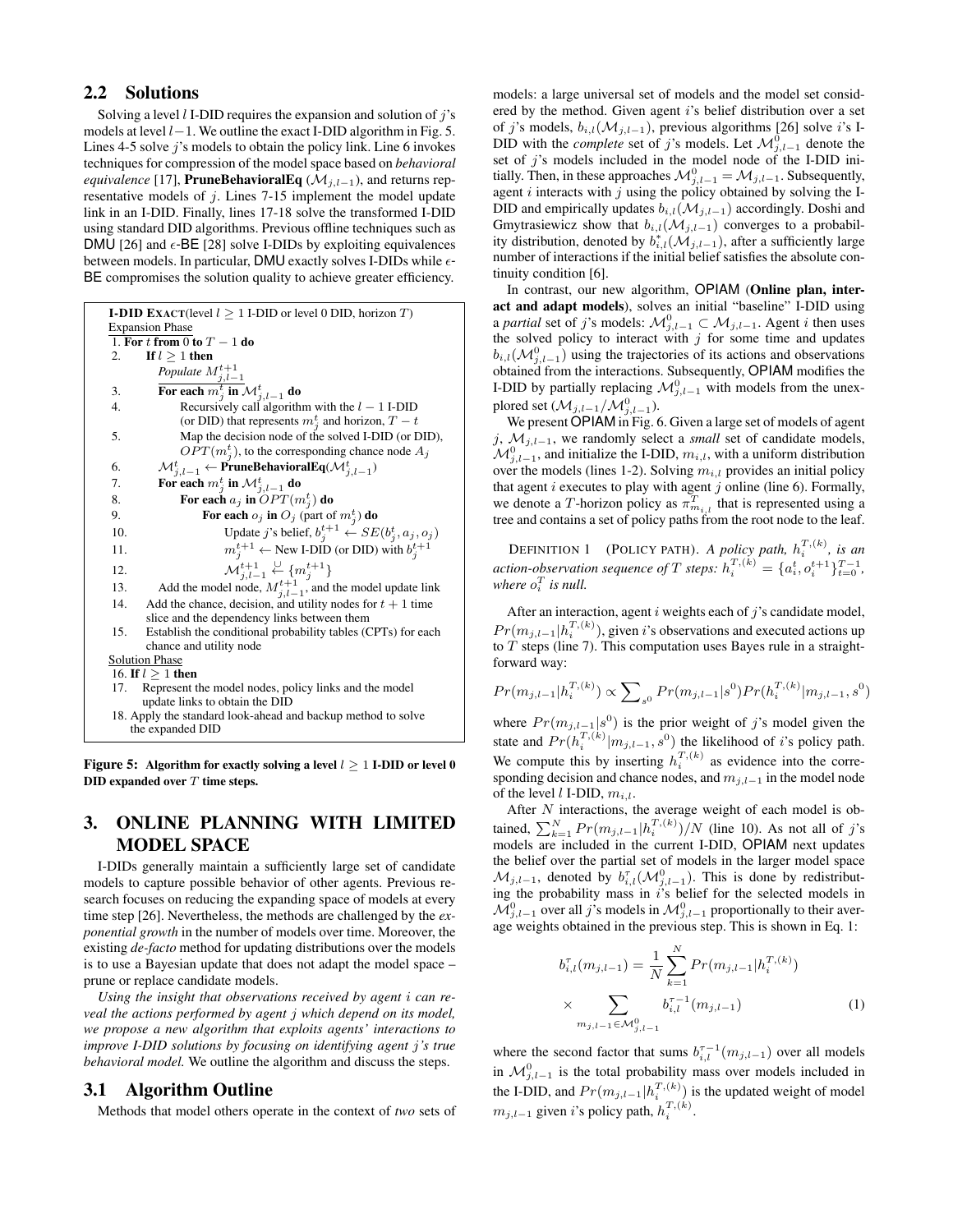**OPIAM**(level  $l \geq 1$  I-DID of agent i,  $m_{i,l}$ ; candidate models of agent j at level  $l - 1$  or level 0,  $\mathcal{M}_{i,l-1}$ ; horizon  $T; \rho$ ) 1. Weight  $M_{j,l-1}$  equally and set the counter,  $\tau = 1$ <br>2. Select a subset of j's candidate models,  $M_{j,l-1}^0 \subset M_{j,l-1}$ 3. Do 4. Solve agent i's model,  $m_{i,l}$  with  $\mathcal{M}_{j,l-1}^0$ , using **I-DID EXACT** in Fig. 5, and output i's policy  $\pi_{m_{i,l}}$ Interaction Phase 5. For  $k = 1$  to N interactions of length T do 6. Agent *i* plays with *j* according to the policy  $\pi_{m_{i,l}}$ <br>7. Compute the posterior weights of selected *j*'s mod Compute the posterior weights of selected  $j$ 's models  $Pr(m_{j,l-1} | h_i^{T,(k)})$ 8. Compute *j*'s most probable path  $\xi_j^T$  and update its occurrence  $\omega_{\xi_j}$ 9. For each  $m_{j,l-1}$  in  $\mathcal{M}_{j,l-1}^0$  do 10. Average the posterior weight:  $\sum_{k=1}^{N} Pr(m_{j,l-1}|h_i^{T,(k)})/N$ 11. Update beliefs about the selected models  $b_{i,l}^{\tau}(\mathcal{M}_{j,l-1}^0)$  using Eq. 1 12. Calculate  $\Delta = ||b_{i,l}^{\tau}(\mathcal{M}_{j,l-1}) - b_{i,l}^{\tau-1}(\mathcal{M}_{j,l-1})||_2$ 13. If  $\Delta \leq \rho$  then<br>14. Set  $\tau = 0$ Set  $\tau = 0$ 15. **else**<br>16. Se Set  $\tau = \tau + 1$ Model Adaptation Phase 17. Aggregate most probable paths  $\xi_j^T$  into  $\mathcal{H}_j^T$ 18. Select the most probable model,  $\dot{m}_{j,l-1} \in M_{j,l-1}/M_{j,l-1}^0$ <br>19. Select model,  $m_{j,l-1} \in M_{j,l-1}^0$ , with the least average weight 20. Replace  $m_{j,l-1}$  with  $m_{j,l-1}$  in  $\mathcal{M}_{j,l-1}^0$ 21. While  $\tau > 0$ 

Figure 6: OPIAM in combination with a level  $l$  I-DID expanded over T steps allows online planning with a limited model space.

Subsequently, OPIAM prunes the model in  $\mathcal{M}_{j,l-1}^0$  with the lowest weight and replaces it with one from the remaining models (lines 19-20). The initial belief in the I-DID for the next round of interactions is a normalized distribution over the updated  $\mathcal{M}_{j,l-1}^0$ . We terminate model adaptation when the change in the belief distribution is less than a small value,  $\rho$ , during two consecutive iterations (lines 12-14).

In principle, the online algorithm allows agent  $i$  to explore  $j$ 's possible models with the overall goal of identifying  $j$ 's true behavior. Next, we present a method for selecting a model in  $\mathcal{M}_{i,l-1}$  as replacement in the *model adaptation* phase (lines 17-18).

#### 3.2 Most Probable Model Selection

*A key observation is that while the true model of agent* j *cannot be directly observed,* j*'s behavior induces* i*'s observations, which in turn provide inferential information about* j*'s models.* Hence, we focus on the challenge of selecting the most probable model of  $j$  based on  $i$ 's action-observation history for adapting model space,  $\mathcal{M}^0_{j,l-1}.$ 

We point out that every interaction involves only one particular policy path of  $j$ . After every interaction, agent  $i$  infers the most probable policy path for agent  $j$  given  $i$ 's actions and observations. Formally, we define the most probable path below.

DEFINITION 2 (MOST PROBABLE PATH). *Given agent* i*'s model,*  $m_{i,l}$ , and i's sequence of actions and observations,  $h_i^{T,(k)}$ ,

*define the most probable path for agent* j *as:*

$$
\begin{aligned} \xi_j^{T,(k)} &= \mathop{\arg\max}_{h_j^T \in H_j^T} Pr(h_j^T | h_i^{T,(k)}) \\ &= \mathop{\arg\max}_{h_j^T \in H_j^T} \prod_{t=1}^{T-1} Pr(a_j^t | h_i^{T,(k)}, h_j^{t-1}, o_j^t) \Pr(o_j^t | h_i^{T,(k)}, h_j^{t-2}) \\ &\times Pr(a_j^0 | h_i^{T,(k)}) \end{aligned}
$$

The computation factorizes the joint probability  $Pr(h_j^T, h_i^{T,(k)})$ given the graphical structure of the I-DID, and is carried out through a usual evidence propagation in the level  $l$  I-DID. The value of each term above is obtained from the distributions in nodes in the I-DID. Here,  $H_j^T = A_j \times \prod_{t=1}^{T-1} (\Omega_j \times A_j)$  are all possible policy paths of agent  $j$  of  $T$  steps as in Def. 1.

Because agent  $j$ 's set of possible paths is large, we may select the most probable path approximately by sampling the most probable action and observation at every time step. Specifically, we compute the most probable action by maximizing  $Pr(a_j^0 | h_i^{T,(k)})$  at time  $t = 0$ , and subsequently sample the most probable observation and actions over time.

Let  $\mathcal{H}_j^T$  be the set of the most probable paths after N interactions,  $\mathcal{H}_j^T = \bigcup_{k=1}^N \xi_j^{T,(k)}$ . Subsequently,  $\mathcal{H}_j^T$  will compose the entire policy tree that j is using,  $\pi_{m_j^*}^T$ , if agent i interacts with j for a sufficiently long time, i.e.,  $N \rightarrow \infty$ .

Consider a candidate model,  $m_{j,l-1} \in \mathcal{M}_{j,l-1}$ , whose solution is a T-step policy tree,  $\pi_{m_j}^T$ . Let  $Pr(a_j^t | \pi_{m_j}^T)$  be the proportion among all actions that action,  $a_j$ , appears at time step t in all paths of the policy tree. *We seek a measure of how well the candidate model,*  $m_{j,l-1}$ *, fits the inferred most probable action-observation histories of j.* Let  $\delta^T$  denote this measure and we define it as:

$$
\delta^T(m_{j,l-1}, \mathcal{H}_j^T) \stackrel{\triangle}{=} \sum_{t} \sum_{a_j \in A_j} |Pr(a_j^t | \pi_{m_j}^T) - Pr(a_j^t | \mathcal{H}_j^T)| \tag{2}
$$

where 
$$
Pr(a_j^t | \mathcal{H}_j^T) \triangleq \sum_{\xi_j^{T,(k)} \in \mathcal{H}_j^T} \omega_{\xi_j^T} \cdot Pr(a_j^t | \xi_j^{T,(k)})
$$
. Here,

 $Pr(a_j^t | \xi_j^{T,(k)})$  is 1 if action  $a_j$  appears in the most probable path,  $\xi_j^{T,(k)}$ , at time step t and weight  $\omega_{\xi_j^T}$  is the normalized occurrence of  $\xi_j^{T,(k)}$  over N interactions.

Subsequently, we obtain the most probable model for replacement as shown below.

DEFINITION 3 (MOST PROBABLE MODEL). *Given the set of*  $a$ gent j's models,  $\mathcal{M}_{j,l-1}$ , and most probable paths,  $\mathcal{H}_j^T$ , define *the most probable model,*  $\dot{m}_{j,l-1}$ *, for the level*  $l-1$  *agent*  $j$  *as:* 

$$
\dot{m}_{j,l-1} = \underset{m_{j,l-1} \in \mathcal{M}_{j,l-1}}{\arg \min} \delta^T(m_{j,l-1}, \mathcal{H}_j^T)
$$

We elaborate the computation of the most probable model using an example in the multiagent tiger problem [9] below.

EXAMPLE 2. Assume that the initial model set,  $\mathcal{M}_{j,l-1}^0$ , comprises of three models,  $\{m_j^1,m_j^2,m_j^3\}$ , and another candidate *model,*  $m_j^4$ , is available to be selected for updating  $\mathcal{M}_{j,l-1}^0$ . Fig*ure 7 shows a combination of policy trees (*T = 3*) obtained by solving every model in*  $\mathcal{M}_{j,l-1}^0$  (on the left), and the policy tree of  $m_j^4$  (on the right). After  $\dot{N} = 6$  interactions,  $\mathcal{H}_j$  consists of three *policy paths:*  $\xi_1 = \langle OL, GR, L, GR, OL \rangle$ ,  $\xi_2 = \langle L, GL, L, GR, L \rangle$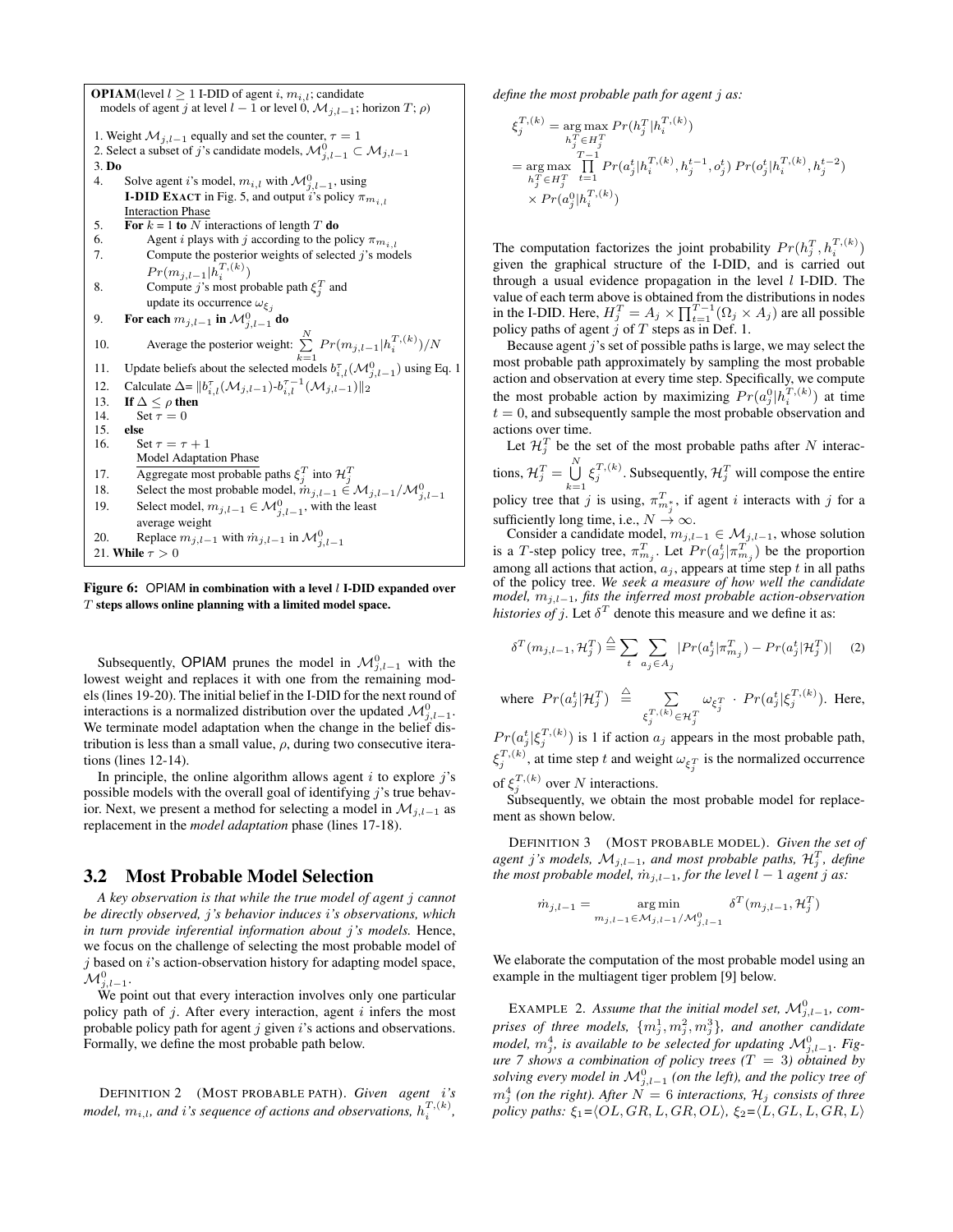

Figure 7: Policy trees of initial models,  $\mathcal{M}_{j,l-1}^{0}$  (left), and the candidate model,  $m_j^4$  (right). Node and edge labels are  $j$ 's actions and observations respectively. Darker (red) edges indicate the occurrence of most probable paths over interactions.

and  $\xi_3 = \langle L, GL, L, GL, OR \rangle$ . These are inferred with the (normal- $\omega_{\xi_1}$  ized) frequencies,  $\omega_{\xi_1} = 1/6$ ,  $\omega_{\xi_2} = 2/3$  and  $\omega_{\xi_3} = 1/6$ , respec*tively.*

 $Pr(a_j^t | \pi_{m_j^4})$  at the different time steps is given below. The su*perscripts on actions denote the time step.*

$$
\begin{array}{l} Pr(L^1|\pi_{m^4_j})=1; \ Pr(OL^1|\pi_{m^4_j})=0; \ Pr(OR^1|\pi_{m^4_j})=0;\\ \\ Pr(L^2|\pi_{m^4_j})=1; \ Pr(OL^2|\pi_{m^4_j})=0; \ Pr(OR^2|\pi_{m^4_j})=0;\\ \\ Pr(L^3|\pi_{m^4_j})=1/2; \ Pr(OL^3|\pi_{m^4_j})=1/4; \ Pr(OR^3|\pi_{m^4_j})=1/4; \end{array}
$$

*Next, we compute*  $Pr(a_i | \mathcal{H}_i)$  *for each action at each time step.* 

$$
Pr(L^{1}|\mathcal{H}_{j}) = 5/6; Pr(OL^{1}|\mathcal{H}_{j}) = 1/6; Pr(OR^{1}|\mathcal{H}_{j}) = 0;
$$
  
\n
$$
Pr(L^{2}|\mathcal{H}_{j}) = 1; Pr(OL^{2}|\mathcal{H}_{j}) = 0; Pr(OR^{2}|\mathcal{H}_{j}) = 0;
$$
  
\n
$$
Pr(L^{3}|\mathcal{H}_{j}) = 4/6; Pr(OL^{3}|\mathcal{H}_{j}) = 1/6; Pr(OR^{3}|\mathcal{H}_{j}) = 1/6;
$$

*Finally, the distance,* δ*, between the two distributions gives a mea-* $\emph{sure of closeness of $m_j^4$ to the observed trajectories:}$ 

$$
\delta = (|1 - 5/6| + |0 - 1/6|) + (|1 - 1|)
$$
  
+ (|1/2 - 2/3| + |1/4 - 1/6| + |1/4 - 1/6|) = 2/3

#### 4. SAVINGS AND PAC BOUND

It is well known that the primary complexity of solving I-DIDs is due to the exponentially growing number of  $j$ 's models over time. At time step t, there could be  $|\mathcal{M}_{j,l-1}^0|(|A_j||\Omega_j|)^t$  many models of the other agent j, where  $|\mathcal{M}_{j,l-1}^0|$  is the number of models considered initially. Previous approaches consider the entire candidate set of j's models,  $\mathcal{M}_{j,l-1}^0 = \mathcal{M}_{j,l-1}$ , where  $\mathcal{M}_{j,l-1}$  is generally large as it seeks to cover as much as feasible possible models of j.

In contrast, OPIAM considers a relatively small set of  $j$ 's models initially and iteratively explores the rest online. While the adaptation phase eventually solves all models in the initial  $\mathcal{M}_{j,l-1}$ (Eq. 2), the primary computational savings arise in the state space during the look ahead expansion:  $|\mathcal{M}_{j,l-1}^0|(|A_j||\Omega_j|)^t \ll$  $|\mathcal{M}_{j,l-1}|(|A_j| |\Omega_j|)^t$ , because  $|\mathcal{M}_{j,l-1}^0| \ll |\mathcal{M}_{j,l-1}|$ . This makes solving I-DIDs faster – facilitating real-time solution constraints – and scales up the solution in the planning horizon.

Recall that we adapt the model space by including the most probable model. As indicated in Def. 3, the model  $\dot{m}_{i,l-1}$  is likely to be selected when its predicted actions,  $Pr(a_j | m_{j,l-1})$ , are similar to those found in the most probable paths,  $Pr(a_j | \mathcal{H}_j^T)$ , in the comparison between policy paths. Hence, exploring  $j$ 's model space online and including the most probable model reduces agent i's loss in value due to misprediction. We take further steps to bound such loss after each iteration of N interactions.

We consider the (typical) condition that agent  $j$ 's true model  $m_{j,l-1}^*$  is part of  $\mathcal{M}_{j,l-1}$ . Let  $\eta$  be the worst L<sub>1</sub>-norm error in the prediction of  $j$ 's actions at any time step due to the model replacement,  $\eta = \max_{t \in T} \sum_{g: f \in \mathcal{A}}$  $a_j \in A_j$  $|Pr(a_j^t|m_{j,l-1}) - Pr(a_j^t|m_{j,l-1}^*)|$ . The

expected value of agent  $i$ 's optimal policy given by the I-DID is:

$$
V^T(m_{i,l}) = \rho(b_{i,l}, a_i^*) + \sum_{o_i} Pr(o_i|b_{i,l}, a_i^*) V^{T-1}(m'_{i,l})
$$

where  $\rho(b_{i,l}, a_i^*) = \sum$  $\sum_{s,m_{j,l-1}} b_{i,l}(s,m_{j,l-1}) \sum_{a_j}$  $\sum_{a_j} R_i(s, a_i^*, a_j)$ 

 $\times Pr(a_j | m_{j,l-1})$ . Here,  $a_i^*$  is *i*'s optimal action and  $m'_{i,l}$  is the updated model of agent  $i$  containing the updated belief at the next time step. We denote the expected value and the immediate expected reward of agent  $i$ 's optimal policy when  $j$ 's predicted behavior is  $Pr(a_j | m_{j,l-1})$ , instead of  $Pr(a_j | m_{j,l-1}^*)$ , as  $V^T(m_{i,l})$ and  $\dot{\rho}(b_{i,l}, a_i)$ , respectively. Denote the maximal reward value in the reward function as  $R_i^{max}$ .

Proposition 1 with help from Lemmas 1 and 2 gives the difference in the value functions due to the misprediction,  $\eta$ .

LEMMA 1. *For any i*'s belief,  $b_{i,l}$ , and action,  $a_i$ ,

$$
|\rho(b_{i,l}, a_i) - \dot{\rho}(b_{i,l}, a_i)| \le \eta R_i^{max}
$$

LEMMA 2. For any pair of updated models of agent  $i$ ,  $m'_{i,l}$ , and m˙ 0 i,l*, where the latter is due to differing predictions of* j*'s actions,*

$$
|Pr(o_i|b_{i,l}, a_i) V^{T-1}(m'_{i,l}) - \dot{Pr}(o_i|b_{i,l}, a_i) V^{T-1}(\dot{m}'_{i,l})|
$$
  
\$\leq 3\eta(T-1) R\_i^{max}|\Omega\_j|\$

We use Lemmas 1 and 2 to establish Proposition 1. Brief proofs of the lemmas and propositions below are given in the Appendix.

PROPOSITION 1. *For a given I-DID with initial belief of agent* i,  $m_{i,l}$ , let  $V^T(m_{i,l})$  be the expected reward from solving a T*horizon I-DID optimally, and*  $\dot{V}^T(\dot{m}_{i,l})$  *be the expected reward from solving a* T*-horizon I-DID by considering the most probable* model instead of the true model in the set. Let  $\mathcal{E}^T\stackrel{\triangle}{=} |V^T(m_{i,l}) \dot{V}^T(\dot{m}_{i,l})$ . Then,

$$
\mathcal{E}^{T} \leq \eta R_{i}^{max}((T-1)(1+3(T-1)|\Omega_{i}||\Omega_{j}|)+1)
$$

Proposition 1 does not as yet bound the error because a nontrivial bound for  $\eta$  is not established. Proposition 2 provides the crucial missing piece probabilistically bounding  $\eta$  using  $\delta^T$  and an error term,  $\epsilon$ , that is flexible.

**PROPOSITION** 2.  $\eta \leq (\delta^T + \epsilon)$  *with probability at least* 1 –  $|A_j|T$  $\frac{|A_j|}{e^{2NT(\epsilon/|A_j|T)^2}}$ .

Together, Propositions 1 and 2 establish a PAC bound on the worst error incurred by OPIAM after a single iteration of  $N$  interactions between agents  $i$  and  $j$ . The error accumulates with more iterations until the algorithm terminates due to which the overall bound on the error of OPIAM is loose. For the pathological condition when  $m_{j,l-1}^* \notin \mathcal{M}_{j,l-1}$ , the probability is not guaranteed to improve with increasing samples unless  $b_{i,l}(\mathcal{M}_{j,l-1})$  continues to satisfy the absolute continuity condition [12].

#### 5. EXPERIMENTAL RESULTS

We implemented OPIAM (Fig. 6) to improve planning in level 1 I-DIDs. As a baseline, another model replacement technique (replacing line 18 in Fig. 6) that *randomly* selects a new model from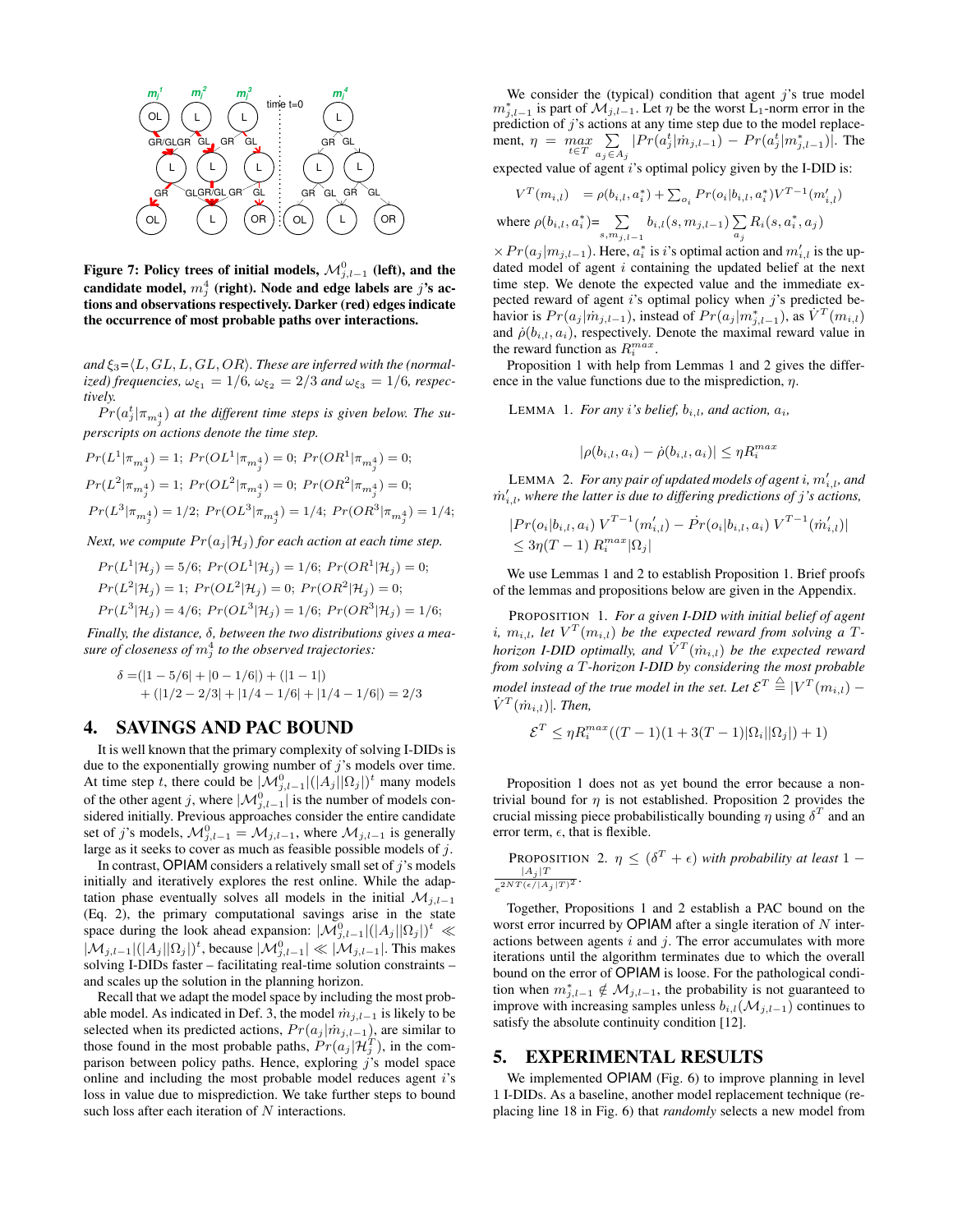$\mathcal{M}_{j,l-1}/\mathcal{M}_{j,l-1}^0$ , labeled as ROnline is used. Previous best approach for solving I-DIDs compares partial policy trees and belief distributions at the leaf nodes for approximate equivalence and clustering models [28]. This method, labeled as  $\epsilon$ -BE, compacts the complete model space,  $\mathcal{M}_{j,l-1}$ ; it is also allowed to interact and update priors. This approach serves as a high quality benchmark. A non-adaptive exact method, DMU [26], serves to demonstrate the benefits of adaptation. All experiments are run on a Windows platform with 1.9 GHz i3 processor and 6 GB memory.

We compare their performances on two noncooperative problem domains: the small multiagent tiger  $(|S|=2)$ ,  $|A_i|=|A_j|=3, |\Omega_i|=6, |\Omega_j|=3, T=6$  and the larger multi-unmanned aerial vehicle (multiUAV) reconnaissance problem  $(|S|=25$ ,  $|A_i|=|A_j|=5, |\Omega_i|=|\Omega_j|=5, T=4$  [26]. Models of other agents are IDs that encode the problem and differ in their initial beliefs. Though this space is continuous, BE offers a way to make this space discrete and include the true model. Instead, we evaluated all algorithms for two arbitrary sets of candidate models –  $\mathcal{M}_i$  = 50 or 100 – from which we select different smaller sets of initial models  $(M_j^0)$ . This allowed us to experiment with settings where the true models of others are not in  $\mathcal{M}_i$ . The parameter  $\rho$  that guides the termination of the algorithm (Fig.6, line 13) is set as 0.01. Proposition 2 provides a way to obtain N given  $T$ ,  $\epsilon$  and least probability. This resulted in  $N \approx 100$  (T = 6, |A<sub>j</sub>|=3,  $\epsilon$ =0.15 and least probability 0.9) and it varies with T.



Figure 8: Increasing model weights on the true model (left) and improving average rewards (right) over time for the case:  $m_{j,l-1}^* \in \mathcal{M}_{j,l-1}$ , in the multiagent tiger problem. The horizontal line denotes the average reward from the exact DMU method given a uniform prior over  $\mathcal{M}_{j,l-1}$ .

We evaluate OPIAM's performance under two conditions:  $(i)$ A typical case when the true model,  $m_{j,l-1}^* \in \mathcal{M}_{j,l-1}$ ; and  $(ii)$ Because  $\mathcal{M}_{j,l-1}$  is itself finite in practice, a pathological and bold case where  $m_{j,l-1}^* \notin \mathcal{M}_{j,l-1}$ . The latter is often utilized to test methods for ad hoc cooperation.

For the former case, Fig. 8 (*left*) demonstrates the probability mass on the true model with time for different configurations of  $\mathcal{M}_{j,l-1}^0$  and  $\mathcal{M}_{j,l-1}$  in the tiger problem. Increasing weights in-



Figure 9: Model weight differences (left) and average rewards (right) for the case:  $m_j^* \notin \mathcal{M}_j$ , in tiger. The weight difference,  $\Delta$  in line 12 of Fig. 6 reaches zero.

dicate that  $m_{j,l-1}^*$  enters the smaller model set. More importantly, this model receives much more attention from agent  $i$  over time than its initial weight. Here, time is a function of increasing iterations and interaction lengths. Observe that the model weight stabilizes and the difference in distributions approaches zero with the algorithm terminating.

Simultaneously, Fig. 8(*right*) shows the reward obtained over T steps averaged over N. This increases with time indicating that OPIAM is progressively generating higher-valued policies that better predict agent j's actions. ROnline's performance is uneven on both the true model probability and average rewards. Importantly, **OPIAM** is faster than  $\epsilon$ -BE whose performance also improves with time due to improved priors, but holding the entire model space slows it down considerably despite its aggressive compression. Each point on the curves indicates a model space adaptation (by OPIAM and ROnline) and prior update (by OPIAM, ROnline and  $\epsilon$ -BE). Generally fewer points for  $\epsilon$ -BE suggests that it is slow, despite its compression, in generating a new plan with updated priors compared to others.

For the latter case, Fig. 9 (*left*) shows the differences in model weights over time, as mentioned in line 12 of Fig. 6. The difference eventually approaches zero and stays there. The average rewards do not improve as steadily as they do in the previous case, and they reach values that are close to positive but lower than those when the true model is present in the space. However, OPIAM's performance remains significantly better than  $\epsilon$ -BE, ROnline and DMU. This is insightful revealing that a combination of models, which can be seen as an approximation, may partly compensate for the absence of the true model from the considered space.

In Figs. 10 and 11, we show the performance of OPIAM on similar metrics in the context of the larger multiUAV problem for the two cases, respectively. While the time duration has increased, OPIAM continues to exhibit average rewards that improve on both  $\epsilon$ -BE and ROnline. In this larger problem domain,  $\epsilon$ -BE carried out much less rounds of prior update in the given time period. In some cases, the interaction based on  $\epsilon$ -BE takes too much time to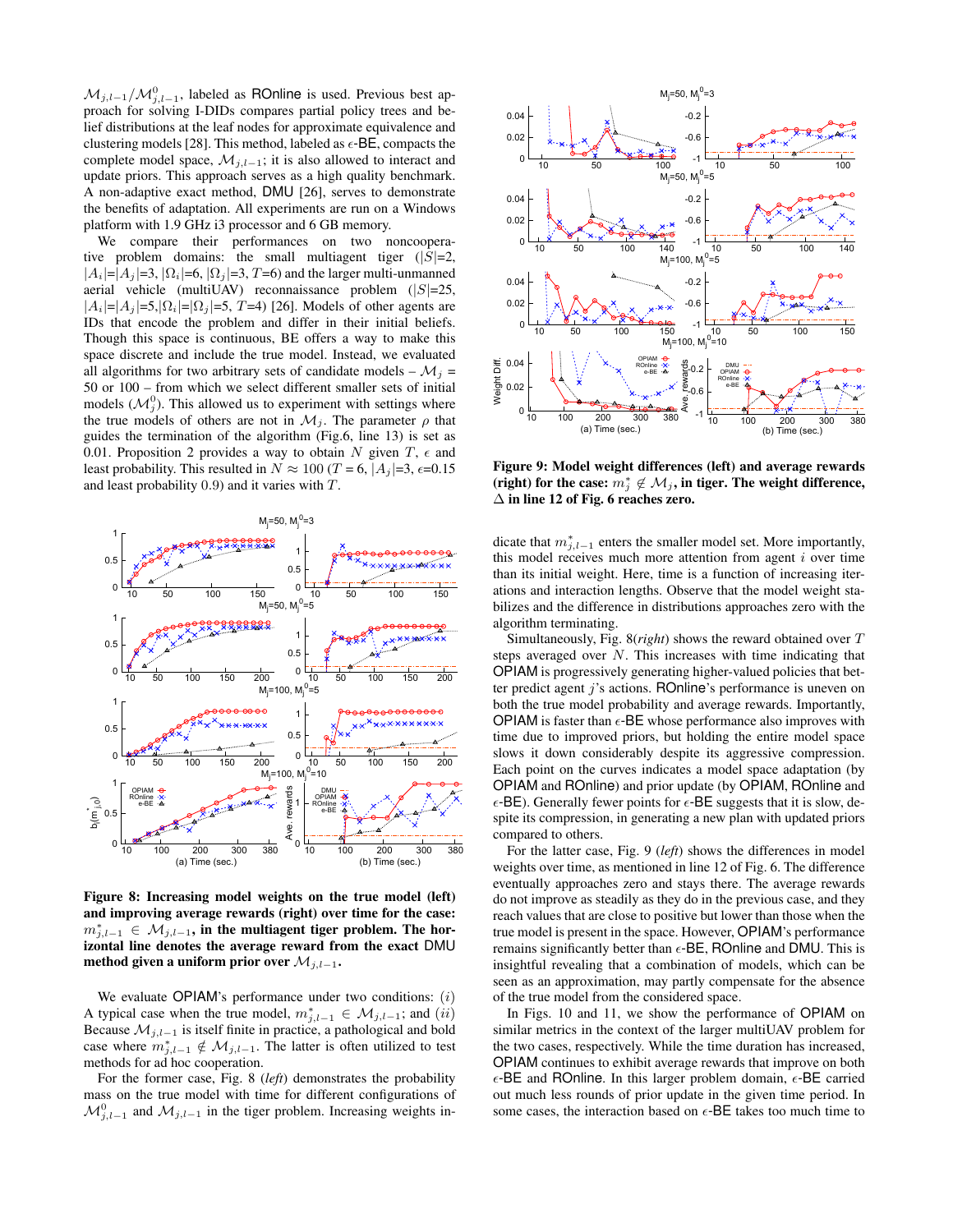

Figure 10: Most probable model weights and average rewards for the case:  $m^*_j \in \mathcal{M}_j$ , in the larger multiUAV problem.



Figure 11: Weight differences over time and average rewards for the case:  $m_j^* \notin \mathcal{M}_j$ , in UAV problem.

be shown in the plot. Importantly, the true model enters  $\mathcal{M}_{j,l-1}^0$ when it's included in the larger set. But, in its absence, the model weight difference approaches zero and stays there. Helped by the online interactions, both OPIAM and  $\epsilon$ -BE reach rewards that improve on the exact DMU indicated by the flat line.

Finally, we demonstrate the speed up that OPIAM brings in problems with longer planning horizons and when more agents are sharing the setting. Table 1 shows significant speed up compared to  $\epsilon$ - $BE$ ; speed up that increases with problem sizes.  $\epsilon$ -BE exhibits poor scalability with more agents and the corresponding speed ups improve to multiple orders of magnitude. Such speed ups gradually bring online planning in partially observable multiagent settings to

| 2-agent Tiger (sec)        |                |       |         | 2-agent UAV (sec) |                |              |         |  |
|----------------------------|----------------|-------|---------|-------------------|----------------|--------------|---------|--|
|                            | $\epsilon$ -BE | OPIAM | Speedup |                   | $\epsilon$ -BE | <b>OPIAM</b> | Speedup |  |
| 8                          | 65             | 11.7  | 5.6     | 6                 | 2.973          | 106          | 28      |  |
| 15                         | 217            | 67    | 3.2     | 8                 | $\ast$         | 836          | n.a.    |  |
| <b>5-agent Tiger</b> (sec) |                |       |         | 4-agent UAV (sec) |                |              |         |  |
|                            | $\epsilon$ -BE | OPIAM | Speedup |                   | $\epsilon$ -BE | OPIAM        | Speedup |  |
| 3                          | 13,818         | 590   | 23      | 2                 | 29,638         | 840          | 35      |  |
| 6                          | $\ast$         | 8,394 | n.a.    | 4                 | $\ast$         | 7,840        | n.a.    |  |

Table 1: OPIAM exhibits significant speed up compared to  $\epsilon$ -BE with comparable average rewards. These times reflect multiple rounds until convergence.

the realistic time requirements imposed on these algorithms.

## 6. RELATED WORK

In settings where others' actions are not directly observable but may be inferred through state changes, Sonu and Doshi [20] present a bimodal approach in which the subject agent initially uses a single-agent POMDP controller, and switches online to a multiagent controller when it is sufficiently certain of the physical state. Unlike OPIAM, planning is offline and model space is not updated based on data.

While approaches such as OPIAM that target settings shared with other agents with possibly conflicting preferences have been sparse, multiple approaches of online planning for cooperation exist. Wu et al. [25] use policy equivalence to reduce the size of histories so that agents can continue to coordinate under the condition of limited communication. A second approach, OPAT, by Wu et al. [24] performs online planning for ad hoc teams. It targets a simpler problem setting where the state and joint actions are fully observable. However, Chandrasekaran et al. [3] show that extending OPAT to partial observability did not demonstrate better performance than an I-DID based solution when the type of the other agent is not known a'priori. Harsanyi-Bellman Ad Hoc Coordination (HBA) [1] provides a generalized stochastic game framework that maintains a distribution over a set of user-defined teammate types. Reinforcement learning is utilized to learn the agent's optimal actions online. However, similar to OPAT, HBA targets settings where the states and joint actions of others are perfectly observed.

Different from existing online POMDP-based methods [18], OPIAM targets multiagent settings and *adapts* the model space thereby repeatedly changing the state space of the problem. OPIAM's focus on a limited set of others' models is reminiscent of point-based value iteration for POMDPs [16] and interactive POMDPs [7]. In these techniques, limited belief points are generated from simulated trajectories of the subject agent. However, a key difference is that OPIAM selects models based on probabilistic observations by the subject agent of *others'* trajectories, which help build the most probable paths of others. As we mentioned previously, OPIAM's approach could also be utilized in other algorithms that consider models such as memory-bounded dynamic programming for decentralized POMDPs [19].

## 7. CONCLUDING REMARKS

A key contribution of OPIAM is its capability to work with a small model space and adapt it in order to perform fast online planning. Empirical evaluations demonstrate that average rewards improve with time. In particular, the performance reveals an important insight: when the true model is absent even from the larger model space, combinations of models could approximately fit observed trajectories in a form of equivalence. This is evident from improving rewards in both the problems for this pathological case. Con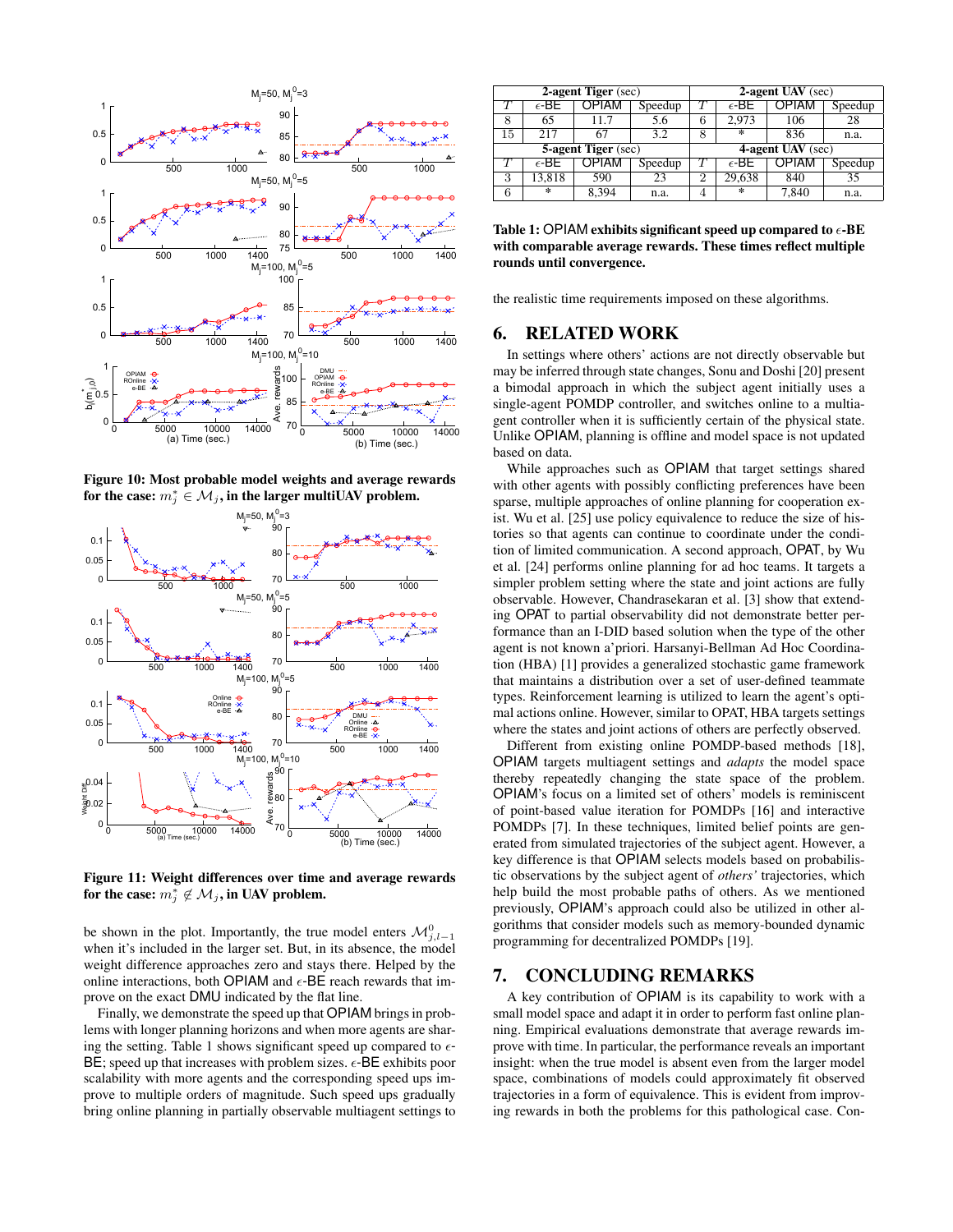sequently, OPIAM represents a significant pragmatic step toward individual online planning in multiagent settings with applications in ad hoc cooperation and other methods that maintain models. Our future work involves exploring other ways of adapting the model set that exhibits improved accuracy and demonstrating the benefit of this approach in cooperative algorithms as well that ascribe models to others. The greater speedups in larger domains also encourage further investigation into representation and solution techniques for I-DIDs.

#### Acknowledgments

We gratefully acknowledge support from an ONR grant, N000141310870, and a NSF CAREER grant, IIS-0845036.

## APPENDIX

 $\Box$ 

Denote the maximal reward value in the utility function as  $R_i^{max}$ .

PROOF OF LEMMA 1. Since both  $m_{j,l-1}^*$  and  $m_{j,l-1}$  are considered as behaviorally equivalent models and are assigned with the same beliefs in the I-DID, we proceed:

$$
|\rho(b_{i,l}, a_i) - \dot{\rho}(b_{i,l}, a_i)| = |\sum_{s, m_{j,l-1}} b_{i,l}(s, m_{j,l-1})
$$
  

$$
\sum_{a_j} R_i(s, a_i, a_j) (Pr(a_j|m_{j,l-1}^*) - Pr(a_j|m_{j,l-1}))|
$$
  

$$
\leq \eta \sum_{s, m_{j,l-1}} b_{i,l}(s, m_{j,l-1}) \sum_{a_j} R_i^{max} \leq \eta R_i^{max}
$$

Next, we give the proof of Lemma 2 in Section 4, which corresponds to Lemma 4 here. First, we establish Lemmas 1 and 2, which will be needed by Lemma 4.

LEMMA 2. For any,  $b_{i,l}$ ,  $a_i$ ,  $o_i$ , and  $a_j$ ,  $|Pr(o_i|b_{i,l}, a_i)$  –  $Pr(o_i|b_{i,l}, a_i)| \leq \eta |\Omega_j|$ .

LEMMA 3. For any pair of beliefs,  $b'_{i,l}$  and  $\dot{b}'_{i,l}$ , obtained by up*dating the same initial belief and the latter obtained by considering* j*'s most probable models for predicting its actions,*

$$
Pr(o_i|b_{i,l}, a_i)|b'_{i,l} - \dot{b}'_{i,l}|_1 \leq 2\eta |\Omega_j|
$$

PROOF SKETCH OF LEMMA 4. Lemmas 2 and 3 combined together result in Lemma 4 in a straightforward way.  $\square$ 

PROOF OF PROPOSITION 1. Note  $T(m_{i,l})$  =  $max$   $Q^{T}(m_{i,l}, a_i)$ . We get  $a_i \in A_i$ 

$$
|V^T(m_{i,l}) - \dot{V}^T(m_{i,l})| \leq \max_{a_i \in A_i} |Q^T(m_{i,l}, a_i) - \dot{Q}^T(m_{i,l}, a_i)|
$$

Let  $a_i$  be the particular action that maximizes the above difference. Construct an intermediate action-value function,

$$
\ddot{Q}^T(m_{i,l}, a_i) = \dot{\rho}(b_{i,l}, a_i) + \sum_{o_i} \dot{Pr}(o_i | b_{i,l}, a_i) V^{T-1}(\dot{m}'_{i,l})
$$

Note that  $\ddot{Q}^T(m_{i,l}, a_i)$  differs from  $\dot{Q}^T(m_{i,l}, a_i)$  in using the value function,  $V^{T-1}(\dot{m}'_{i,l})$ , instead of  $\dot{V}^{T-1}(\dot{m}'_{i,l})$ . In other words, it uses the exact value function at the next time step. Subsequently, we may rewrite the above as,

$$
\begin{aligned} |Q^T(m_{i,l}, a_i) - \dot{Q}^T(m_{i,l}, a_i)| &\leq\\ |Q^T(m_{i,l}, a_i) - \ddot{Q}^T(m_{i,l}, a_i)| + |\ddot{Q}^T(m_{i,l}, a_i) - \dot{Q}^T(m_{i,l}, a_i)| \end{aligned} \tag{3}
$$

Focusing on the first term of the right side of (3),

$$
|Q^T(m_{i,l}, a_i) - \ddot{Q}^T(m_{i,l}, a_i)| \le |(\rho(b_{i,l}, a_i) - \dot{\rho}(b_{i,l}, a_i)|
$$
  
+  $\sum_{o_i} |Pr(o_i|b_{i,l}, a_i) V^{T-1}(m'_{i,l}) \dot{Pr}(o_i|b_{i,l}, a_i) V^{T-1}(m'_{i,l})|$  (4)  
 $\le \eta R_i^{max}(1 + 3(T - 1)|\Omega_i||\Omega_j|)$ 

Focusing on the second term in the inequality of (3),

$$
\left| \dot{Q}^{T}(m_{i,l}, a_{i}) - \dot{Q}^{T}(m_{i,l}, a_{i}) \right| \leq \left| (\dot{\rho}(b_{i,l}, a_{i}) - \dot{\rho}(b_{i,l}, a_{i}) \right| +
$$
\n
$$
\left| \sum_{o_{i}} \dot{P}r(o_{i}|b_{i,l}, a_{i}) (V^{T-1}(\dot{m}'_{i,l}) - V^{T-1}(\dot{m}'_{i,l})) \right|
$$
\n
$$
\leq \sum_{o_{i}} \dot{P}r(o_{i}|b_{i,l}, a_{i}) | V^{T-1}(m'_{i,l}) - V^{T-1}(\dot{m}'_{i,l})|
$$
\n
$$
= \mathcal{E}^{T-1} \sum_{o_{i}} \dot{P}r(o_{i}|b_{i,l}, a_{i}) = \mathcal{E}^{T-1}
$$
\n(5)

Substituting (4) and (5) into the inequality of (3) we get,

$$
\mathcal{E}^T \leq \eta R_i^{max}(1+3(T-1)|\Omega_i||\Omega_j|) + \mathcal{E}^{T-1} \n\leq \eta R_i^{max}(T-1)(1+3(T-1)|\Omega_i||\Omega_j|) + \mathcal{E}^1 \n\leq \eta R_i^{max}(T-1)(1+3(T-1)|\Omega_i||\Omega_j|) + \eta R_i^{max} \n= \eta R_i^{max}((T-1)(1+3(T-1)|\Omega_i||\Omega_j|)+1)
$$

Observe that the difference in value of agent i's policy is linearly bounded by the prediction error,  $\eta$ . The selection of most probable models,  $\dot{m}_{j,l-1}$ , reduces this error, which optimizes the performance of our algorithm.  $\square$ 

Proof of Proposition 2. Let  $\mathcal{H}_j^T~=~\xi_j^{T,(1)},~\xi_j^{T,(2)},~\ldots,$  $\xi_j^{T,(N)}$  be the N most probable paths of agent j obtained from the interactions before the adaptation phase in OPIAM. These paths are likely to be simulations of j's true model,  $m_{j,l-1}^*$ . Then,

$$
Pr(a_j|\mathcal{H}_j^T) \stackrel{\triangle}{=} \sum_{\xi_j^T,(k)} \sum_{\in \mathcal{H}_j^T} \omega_{\xi_j^T} Pr(a_j|\xi_j^T,(k))
$$

We may view  $Pr(a_j | \mathcal{H}_j^T)$  as the sample mean and  $Pr(a_j | m_{j,l-1}^*)$ as the true mean. Hoeffding's inequality [10] provides a bound on the probable rate of convergence of the sample mean to true mean:

$$
Pr(|Pr(a_j^t | \mathcal{H}_j^T) - Pr(a_j^t | m_{j,l-1}^* )| > \hat{\epsilon}) \le \frac{1}{e^{2NT\hat{\epsilon}^2}}
$$
  
\n
$$
Pr(\sum_t \sum_{a_j} |Pr(a_j^t | \mathcal{H}_j^T) - Pr(a_j^t | m_{j,l-1}^* )| > |A_j|T\hat{\epsilon}) \le |A_j|T \frac{1}{e^{2NT\hat{\epsilon}^2}}
$$
  
\n
$$
Pr(\sum_t \sum_{a_j} |Pr(a_j^t | \mathcal{H}_j^T) - Pr(a_j^t | m_{j,l-1}^* )| > \epsilon) \le |A_j|T \frac{1}{e^{2NT(\epsilon/|A_j|T)^2}}
$$
  
\nwhere  $\epsilon = |A_j|\hat{\epsilon}$ .





Figure 12:  $\tilde{\eta}, \delta^T,$  and  $\epsilon$  form a triangle.

Subsequently,

$$
Pr(\sum_{t}\sum_{a_j}|Pr(a_j^t|\mathcal{H}_j^T)-Pr(a_j^t|m_{j,l-1}^*)| \leq \epsilon) \geq 1-|A_j|T\frac{1}{e^{2NT(\epsilon/|A_j|T)^2}}
$$
\n(6)  
\nRecall that,  $\eta = \max_{t}\sum_{a_j}|Pr(a_j^t|m_{j,l-1}) - Pr(a_j^t|m_{j,l-1}^*)|$  and  
\n
$$
\delta^T = \sum_{t}\sum_{a_j\in A_j}|Pr(a_j^t|\pi_{m_j}^T) - Pr(a_j^t|\mathcal{H}_j^T))|
$$
, where  $m_{j,l-1}$  is the  
\nmost probable model selected for inclusion in  $\mathcal{M}_{j,l-1}^0$  per Def. 3.  
\nLet  $\tilde{\eta} = \sum_{t}\sum_{a_j}|Pr(a_j^t|m_{j,l-1}) - Pr(a_j^t|m_{j,l-1}^*)|$  where  $\eta \leq \tilde{\eta}$ .  
\nFigure 12 shows the relationships between the three differences.

Subsequently, from the law of triangle inequality,  $\eta \leq \tilde{\eta} \leq$  $(\delta^T + \epsilon)$  where upper bound  $\epsilon$  obtains with probability at least  $1 - \frac{|A_j|T}{2NT(\epsilon)/A}$  $\frac{|A_j|}{e^{2NT(\epsilon/|A_j|T)^2}}.$